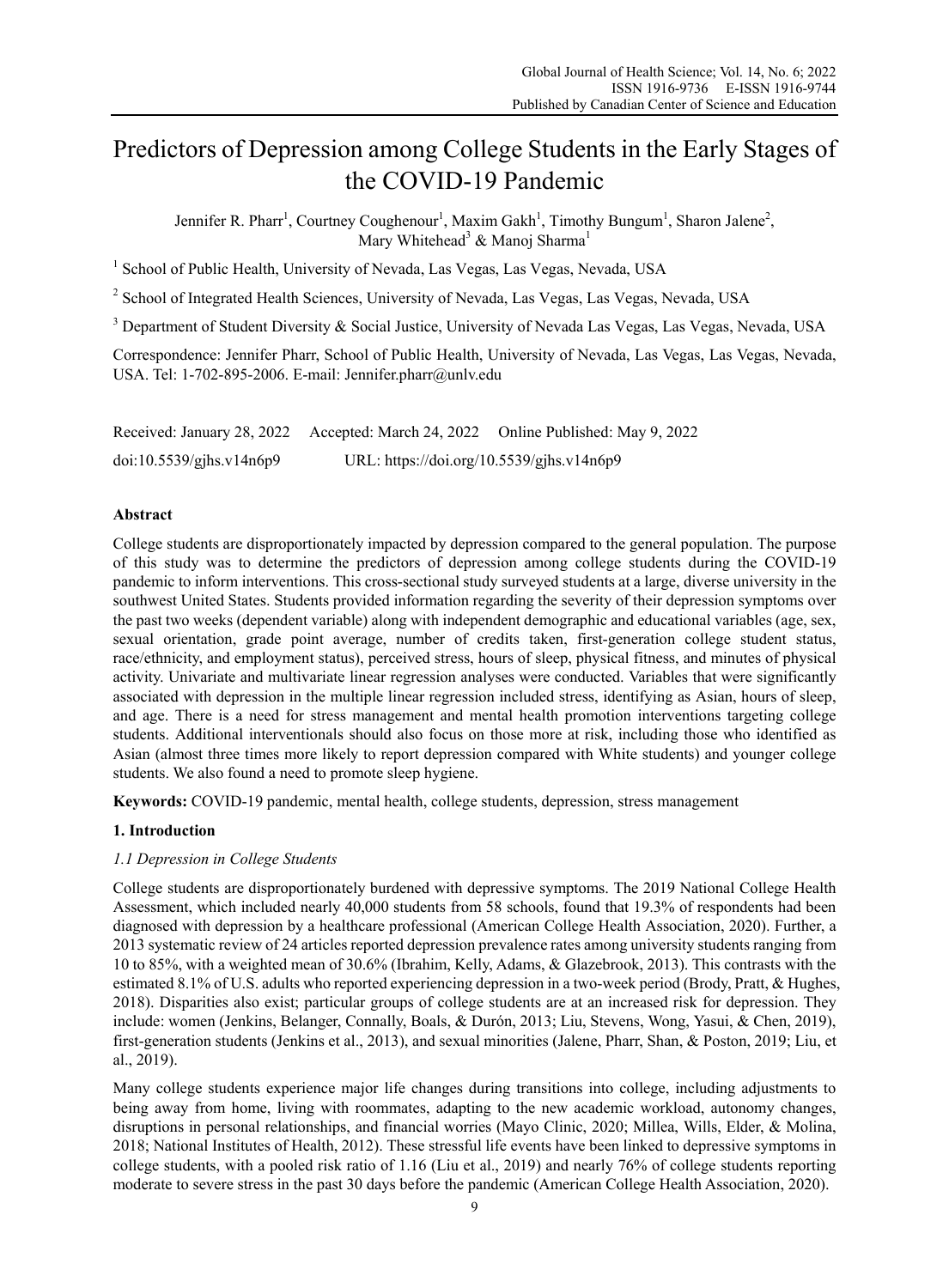Fortunately, there are ways to treat or prevent the effects of stress and depression. Physical activity is a valuable tool. Physical activity is associated with a reduction of depressive symptoms and their severity (Mammen & Faulkner, 2013; Roshanaei-Moghaddam, Katon, & Russo, 2009; Schuch et al., 2016; Silveira et al., 2013; Stanton & Reaburn, 2014; Teychenne, Ball, & Salmon, 2008). Even though physical activity is known to buffer depression, students tend to become less active after transitioning from high school to college (Butler, Black, Blue, & Gretebeck, 2004; Van Dyck, De Bourdeaudhuij, Deliens, & Deforche, 2015). Physical activity is also the principal determinant of cardiorespiratory fitness (McKinney et al., 2016). In recent years, nonexercise estimated cardiorespiratory fitness (eCRF) has been found to be a valid tool for non-clinicians to assess cardiorespiratory fitness outside of a laboratory setting (Nes et al., 2011). Not surprisingly, the eCRF was linked to depressive symptom severity in college students (Jalene et al., 2019).

Depression also appears to "partner" with other health and behavioral factors. For instance, sleep disturbances or sleep hygiene have been found to have a bidirectional relationship with depression (Bao et al., 2017; Dinis & Bragança, 2018). Lund and colleagues (2010) reported that 60% of college students were poor quality sleepers, while Gaultney (2010) reported that 27% of respondents were at risk for at least one sleep disorder. Further, Jahrami and colleagues (2019) conducted a meta-analysis of 43 studies and found that medical students had a pooled prevalence rate of 55% for poor sleep quality. The 2019 National College Health Assessment (2020) reported that 48.7% of respondents attained less than the recommended 7-hours of sleep per weeknight, which is a greater proportion than the estimated 35% of U.S. adults who do not meet the recommendations (Centers for Disease Control and Prevention, [CDC], 2017). Both a lack of sleep and excessive sleep have been linked to depression (Zhai, Zhang, & Zhang, 2015).

## *1.2 Impact of COVID-19 on Depression*

While being a college student under "normal" conditions is stressful, the COVID-19 pandemic dramatically complicated the college experience as well as health determinants and outcomes. We are only beginning to understand how the pandemic affects mental health, including depression. A recent systematic review found that, although much remains to be discovered, the pandemic is associated with escalating rates of depression and anxiety (Vindegaard & Benros, 2020). A survey conducted by Czeisler and colleagues (2020) indicates that symptoms of depressive disorders quadrupled, and anxiety disorder tripled among U.S. adults during the summer of 2020 compared to pre-COVID-19 levels in 2019. Increased suicidal ideation, pandemic-attributed substance use and trauma, and stressor-related disorders are also emerging problems (Czeisler et al., 2020). Yet again, there are disparities in the distribution of COVID-19 mental health burdens, as adults who self-reported as Black, Hispanic, younger, as having *a priori* psychiatric conditions, serving as essential workers, and being caregivers are at high risk (Czeisler et al., 2020). Depressive symptoms have been elevated among U.S. adults since the start of the pandemic (Ettman et al., 2020), and young adults appear to be especially vulnerable (Daly, Sutin, & Robinson, 2021).

## *1.3 Importance of Understanding the Impact of COVID-19 on College Students*

Understanding the impact of COVID-19 on depression among college students is crucial. First, as discussed, young adults appear especially vulnerable to depression and other adverse mental health outcomes in the face of the pandemic (Czeisler et al., 2020; Daly et al., 2021). Second, research reveals changes to patterns of physical activity (Coughenour, Gakh, Pharr, Bungum, & Jalene, 2020; Maher, Hevel, Reifsteck, & Drollette, 2021), sleep (Hyun, Hahm, Wong, Zhang, & Liu, 2021; Wright et al., 2020), and stress (Charles, Strong, Burns, Bullerjahn, & Serafine, 2021) among college students and young adults occurred during the COVID-19 pandemic. Third, additional research focused specifically on college and university students is needed to contribute to emerging research findings. For example, a recent survey found that almost half of college students exhibited moderate to severe depression, elevated stress levels, and difficulty coping during the pandemic (Wang et al., 2020). Rudenstine and colleagues (2021) confirmed heightened depression levels and intensified depressive symptoms among college students. Additionally, college students reported a significant increase in depression severity after the issuance of pandemic-related stay-at-home orders (Coughenour et al., 2020). Fourth, during the pandemic, depression disparities became more apparent in students: students of Latinx ethnicity, women, those with fewer resources, and people reporting greater exposure to COVID-19 stressors (e.g., reduced visits with friends and family, childcare challenges, loss of loved ones to COVID-19, and economic hardships) were at higher risks for depression (Rudenstine et al., 2021). Fifth, given these disparities, colleges with differing student-body compositions may be facing starkly different depression landscapes. Many students do not have sufficient resources to protect themselves against pandemic-related stress (Ettman et al., 2020; Rudenstine et al., 2021). Finally, while depression among college students during the pandemic is itself a serious concern, depressive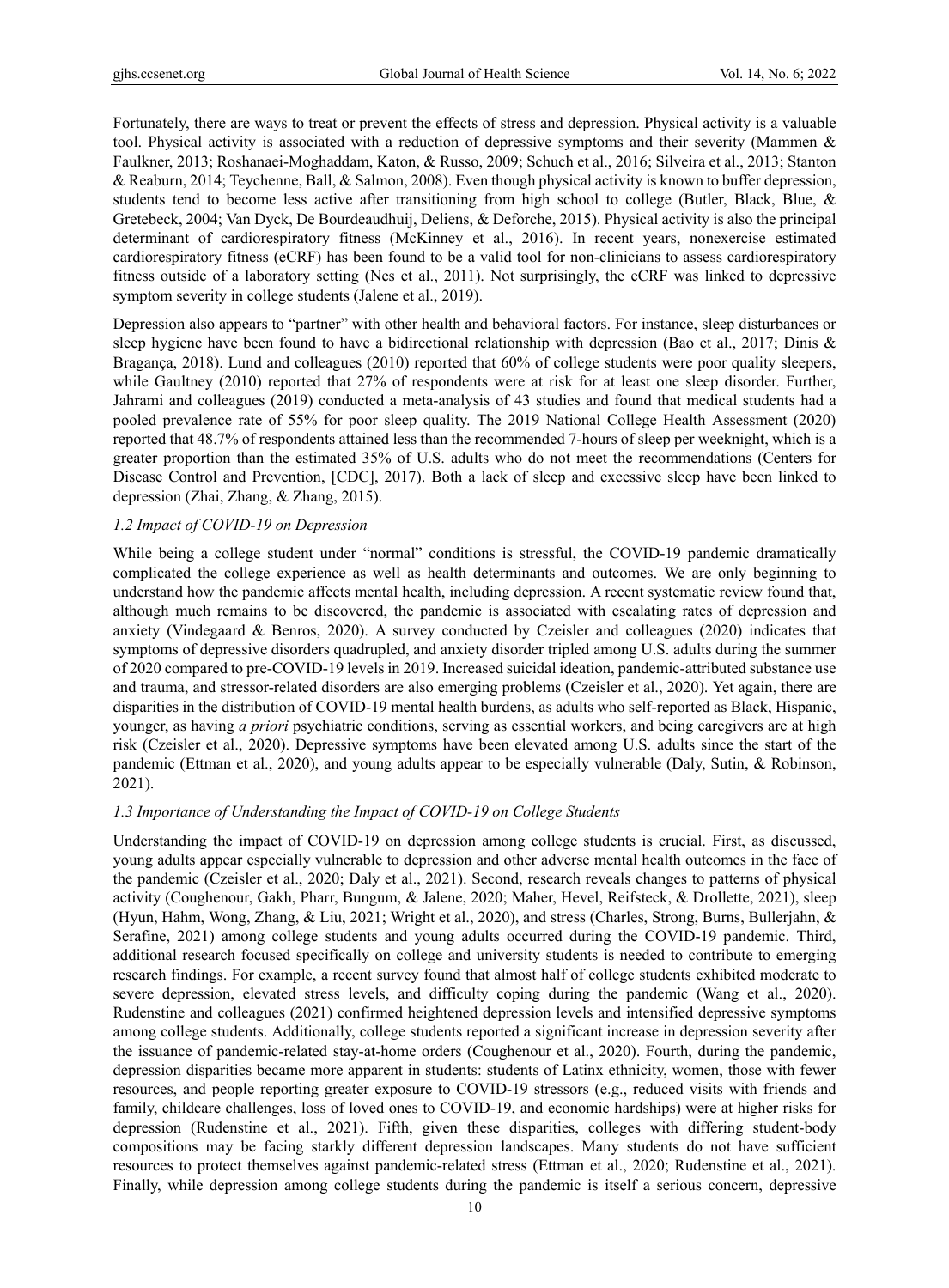symptoms were also linked to additional or worsened academic and employment challenges (Kecojevic, Basch, Sullivan, & Davi, 2020).

# *1.4 Purpose of the Study*

Despite the alarming depression prevalence among college students and the depression disparities in this group, the body of research examining depression in this subpopulation during the pandemic is still emerging. As a result, this study aimed to add to this developing knowledge base, provide additional research on depression among diverse students, and inform potential points of intervention. The purpose of this study was to identify predictors of depression among college students during the COVID-19 pandemic.

# **2. Method**

# *2.1 Design, Setting, and Participants*

This cross-sectional study was conducted at a large, diverse university in the southwest United States. Data were collected via an electronic survey (hosted on Qualtrics) during the fall 2020 semester, between October 25 and December 12. This time frame was still in the early phase of the pandemic, before vaccines were widely available in the U.S. We included an invitation to participate in this study in a weekly email that is sent to all students. Participants included both graduate and undergraduate students 18 years and older. The anonymous survey took approximately 10 minutes to complete. Participants did not receive compensation for their participation. The study was approved by the University of Nevada, Las Vegas Institutional Review Board. The sample size was calculated using G\*Power, Version 3.1 (Faul, Erdfelder, Lang, & Buchner, 2007). For an alpha of 0.05, a power of 0.80, 14 predictors, and a medium effect size of 0.15 (Lipsey & Wilson, 1993), a sample size of 135 was considered sufficient.

# *2.2 Data Sources and Measures*

Participants were asked to self-report information regarding depression (dependent variable), and their demographic and educational characteristics, perceived stress, sleep, physical fitness, and physical activity (independent variables). Independent variables previously associated with depression (Jalene et al., 2019; Liu et al., 2019; Mammen & Faulkner, 2013; Salk, Hyde, & Abramson, 2017; Zhai et al., 2015) were selected. Most survey questions came from validated tools. Each tool is described in more detail below. Demographics included age, sex (male, female), sexual orientation (straight, sexual minority), grade point average (GPA), number of credits taken during the fall semester, first-generation college student status (yes, no), race/ethnicity (White, Black, Hispanic, Asian, or other/multiracial), and employment status (employed, unemployed, out of the labor force). We also asked participants to provide the number of hours they slept the night before taking the survey. We used the international physical activity questionnaire short form (IPAQ) to measure the minutes of physical activity in the seven days before taking the survey, including vigorous physical activity, moderate physical activity, minutes of walking, and minutes of sitting (Lee et al., 2011). A series of questions from a previously-validated, nonexercise algorithm were used to estimate their cardiorespiratory fitness (eCRF) (Nes et al., 2011). This score was compared with the age-predicted normative CRF values for healthy adults, and the difference between these two scores was used in this analysis (Jalene, et al. 2019). The Perceived Stress Scale (PSS) was used to determine levels of stress. Participants were asked a series of questions from the Patient Health Questionnaire—PHQ-9 to assess their level of depression.

# 2.2.1 Estimated Cardiorespiratory Fitness

A nonexercise algorithm that can be employed to estimate cardiorespiratory fitness (eCRF) was used in this study (Nes et al., 2011). The eCRF is acceptable for predicting sex-specific relative VO2 peak in healthy adults and has been used to examine the relationship between cardiorespiratory fitness and depression among college students (Jalene et al., 2019). Variables in the algorithm include age, body composition (body mass index), resting heart rate (RHR), and a physical activity index (PA-I). The resulting data are reported in relative terms (mL kg-1 min-1). To obtain the PA-I, questions regarding exercise frequency, duration, and intensity were scored and weighted according to a previously published PA-I (Nes et al., 2011). For RHR, participants were asked to be seated while completing the survey and to measure their RHR after 5 minutes of quiet sitting. The formulas for obtaining the eCRF for men and women are below.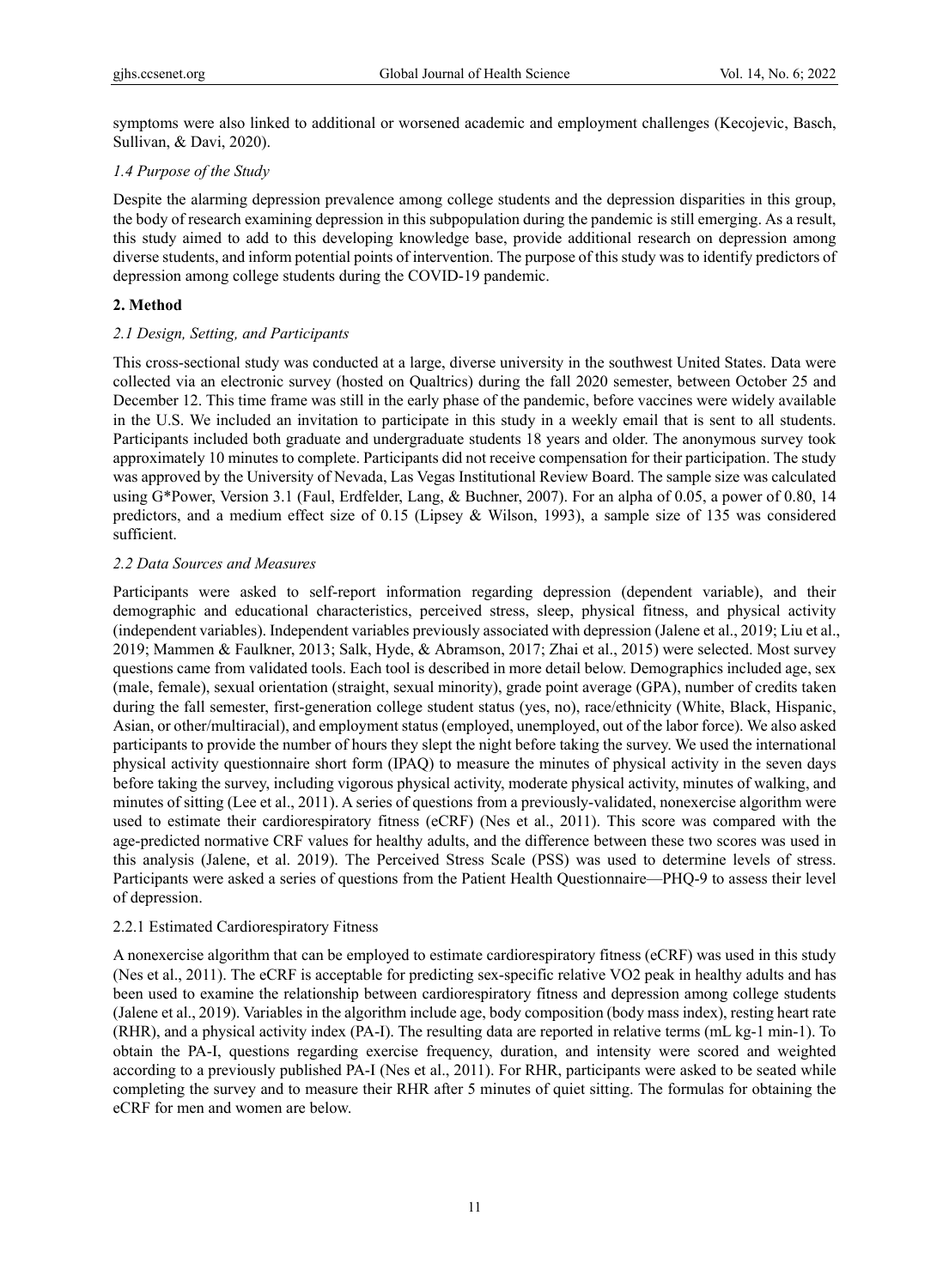Men (R2 = 0.59, SEE = 5.8): 92.05–(0.327 AGE)–(0.933 BMI)–(0.167 RHR) + (0.257 PA-I).

Women (R2 = 0.57, SEE = 5.1): 70.77–(0.244 AGE)–(0.749 BMI)–(0.107 RHR) + (0.213 PA-I). (Nes et al., 2011)

For each participant, the numeric result of the sex-specific eCRF algorithm was compared with the age-predicted normative CRF values for healthy adults, and the difference (DIFF) between the two was used in this analysis (Jalene et al., 2019).

# 2.2.2 Perceived Stress Scale

We used the 10-items Perceived Stress Scale (PSS-10) to measure self-reported and perceived stress. The PSS-10 is a shortened version of Cohen and colleagues' original 14 item PSS questionnaire (Cohen, Kamarck, & Mermelstein, 1983; Cohen, 1988; Smith, Rosenberg, & Haight, 2014). Both scales have been shown to have good reliability and validity, particularly with college students (Cohen et al., 1983; Cohen, 1988; Smith et al., 2014). Because psychometric properties of the 10-item PSS have been found to perform better than those of the 14-item PSS, the PSS-10 was used for this study (Cohen, 1988; Lee, 2012). Questions on the PSS-10 ask about feelings and thoughts over the past month. Participants respond to questions using a Likert-scale  $(0 =$  Never,  $1 =$  Almost Never,  $2 =$  Sometimes,  $3 =$  Fairly Often,  $4 =$  Very Often). Scores for the PSS-10 range from 0 to 40, with a higher number indicative of greater perceived stress.

# 2.2.3 Patient Health Questionnaire—PHQ-9

The PHQ-9 is a brief, validated depression questionnaire used for screening, monitoring, and measuring the severity of symptoms and is appropriate for both research and clinical practice (Spitzer, Kroenke, Williams, Patient Health Questionnaire Primary Care Study Group, & Patient Health Questionnaire Primary Care Study Group, 1999). Nine questions incorporate the Diagnostic and Statistical Manual of Mental Disorders, Version Four (DSM-IV) criteria. Participants were asked to report the frequency of problems occurring during the two weeks before taking the survey. Responses for each question were scored from 0–3 (0 = Not at All, 1 = Several Days, 2 = More than Half the Days, or  $3$  = Nearly Every Day). Internal reliability (Cronbach's  $\alpha$  = 0.89) and test-retest reliability (kappa of 0.84) have been reported as excellent for the PHQ-9 (Kroenke, Spitzer, & Williams, 2001). The total score on this instrument can range from 0 (lowest depression) to 27 (highest depression). We used the total score for this analysis.

# *2.3 Statistical Analyses*

SPSS Version 26.0 was used for these analyses. Descriptive characteristics of the sample included mean and standard deviation for continuous variables and number and percentage for categorical variables. Because the dependent variable (PHQ-9) was continuous, univariate and multivariate linear regression analyses were conducted. Variables that were significant in the univariate analyses were entered into the multivariate model. Significance was set at an alpha of 0.05.

# **3. Results**

The mean PHQ-9 score was 8.4, while the mean PSS score was 19.72. The participants averaged 7 hours of sleep the night before the survey, and the average age was 23 years old. Participants in this survey had a relatively high GPA, with an average of 3.42. The majority of participants identified as female, straight, employed, and White (Table 1).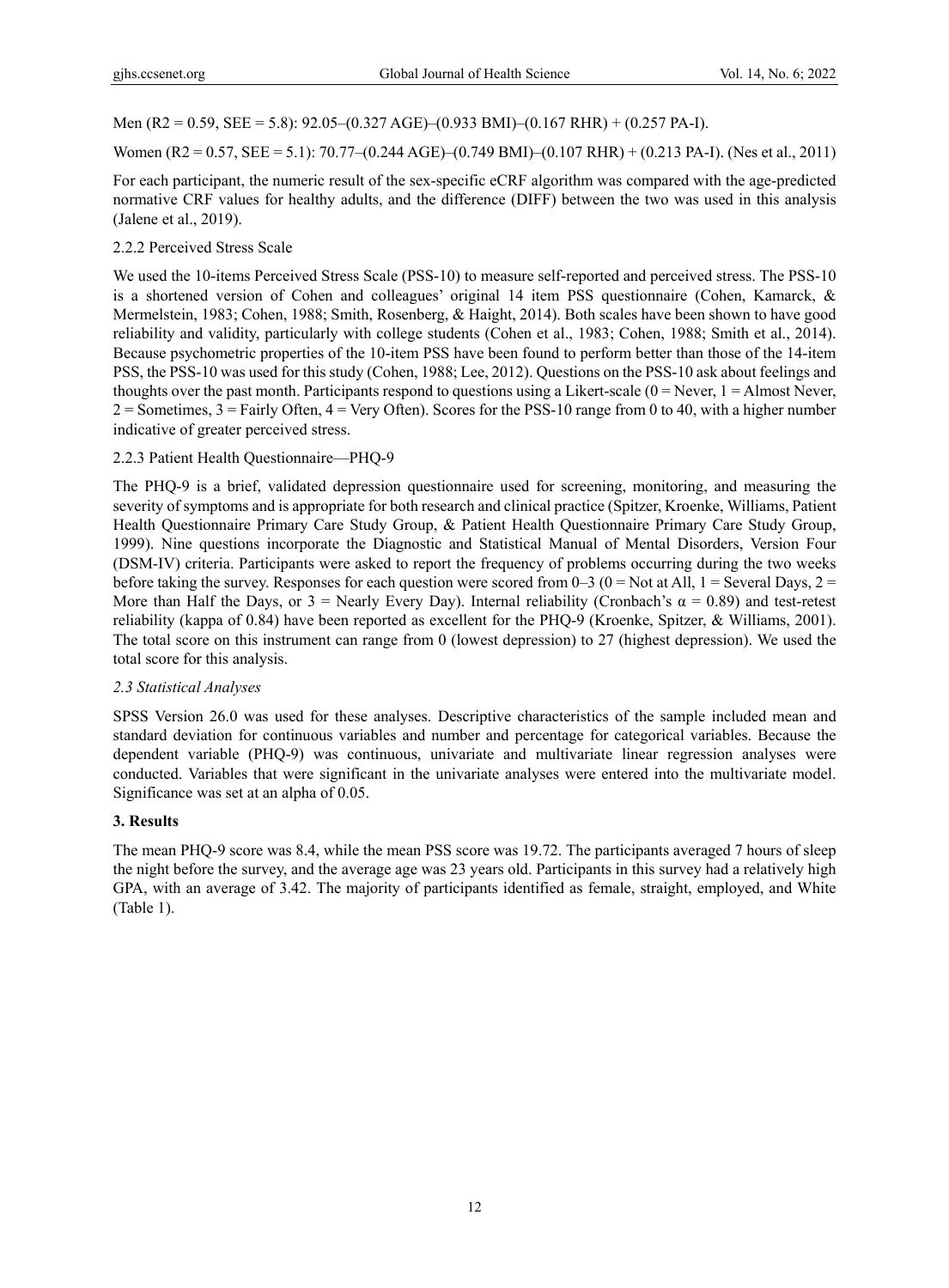| <b>Variables</b>                           | Mean                    | <b>Standard Deviation</b>          |  |
|--------------------------------------------|-------------------------|------------------------------------|--|
| PHQ-9 scores                               | 8.41                    | 6.00                               |  |
| PSS-10 scores                              | 19.72                   | 7.47                               |  |
| DIFF scores                                | $-2.20$                 | 5.88                               |  |
| Hours of Sleep the night before            | 6.98                    | 1.35                               |  |
| Age (years)                                | 23.18                   | 6.34                               |  |
| Grade Point Average                        | 3.42                    | 0.44                               |  |
| # of Credits                               | 13.38                   | 3.83                               |  |
| Total minutes of PA                        | 438.38                  | 580.46                             |  |
| Total minutes of vigorous PA               | 212.78                  | 304.67                             |  |
| Total minutes of moderate PA               | 89.96                   | 140.03                             |  |
|                                            | ${\bf N}$               | $\mathbf{0}_{\mathbf{0}}^{\prime}$ |  |
| Sex                                        |                         |                                    |  |
| Male                                       | 29                      | 20.4                               |  |
| Female                                     | 113                     | 79.6                               |  |
| $\operatorname{SGM}$                       |                         |                                    |  |
| $\rm No$                                   | 113                     | 79.6                               |  |
| Yes                                        | 25                      | 17.6                               |  |
| Missing                                    | $\overline{\mathbf{4}}$ | $2.8\,$                            |  |
| 1 <sup>st</sup> generation college student |                         |                                    |  |
| No                                         | 75                      | 52.8                               |  |
| Yes                                        | 62                      | 43.7                               |  |
| Missing                                    | 5                       | 3.5                                |  |
| Employment                                 |                         |                                    |  |
| Employed                                   | $78\,$                  | 54.9                               |  |
| Unemployed                                 | 28                      | 19.7                               |  |
| $OLF$                                      | 33                      | 23.2                               |  |
| Race/Ethnicity                             |                         |                                    |  |
| White                                      | 53                      | 37.3                               |  |
| Black                                      | $10\,$                  | $7.0\,$                            |  |
| Hispanic                                   | 32                      | 22.5                               |  |
| Asian                                      | $22\,$                  | 15.5                               |  |
| Other/Multiracial                          | $21\,$                  | 14.8                               |  |
| Missing                                    | $\overline{\mathbf{4}}$ | $2.8\,$                            |  |

Table 1. Descriptive Characteristics of the sample of college student participants from a diverse university in the Southwest U.S. in fall  $2020$  (n = 142)

SGM = sexual gender minority, PSS = Perceived Stress Scale, PA = physical activity, DIFF = difference between the sex-specific estimated cardiorespiratory fitness (CRF) algorithm and the age-predicted normative CRF values for healthy adults, OLF = out of the labor forces.

Univariate analyses found significant associations between PHQ-9 scores and several independent variables (Table 2). There was a positive (i.e., increased PHQ-9 scores) association with PSS where identifying as a sexual minority, and identifying as Asian or other/multiracial resulted in a higher PHQ-9 score. There was a negative (i.e.,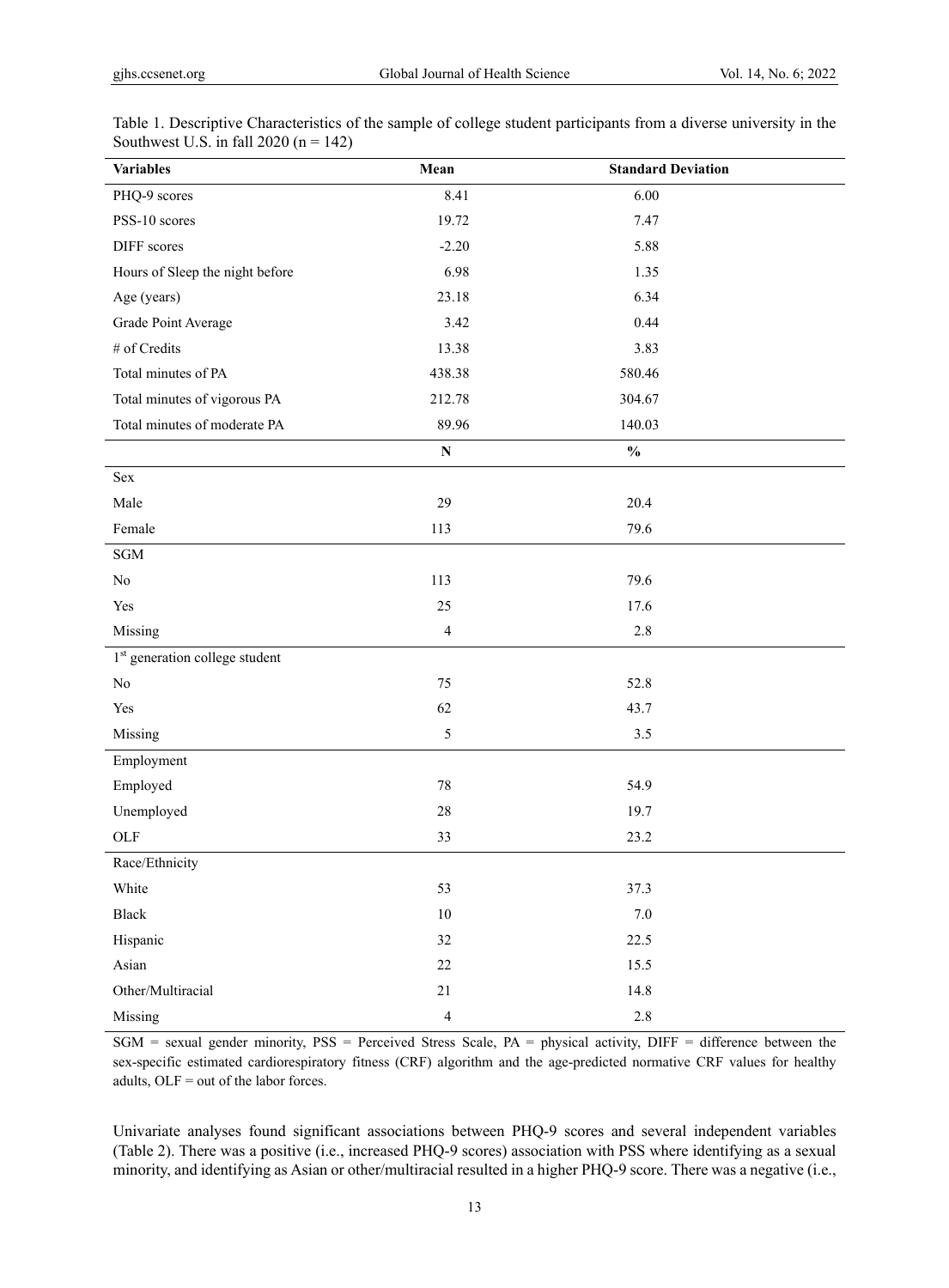decreased PHQ-9 scores) association with hours of sleep, age, and GPA.

| Table 2. Univariate Analyses for variables of interest predicting depressive symptoms as measured by the Patient  |
|-------------------------------------------------------------------------------------------------------------------|
| Health Questionnaire – 9 (PHQ-9) for college student participants from a diverse university in the Southwest U.S. |
| in fall 2020 ( $n = 142$ )                                                                                        |

| <b>Variable</b>                            | β          | <b>Standard Error</b> | t          | p-value    |  |
|--------------------------------------------|------------|-----------------------|------------|------------|--|
| <b>PSS</b>                                 | 0.535      | 0.051                 | 10.578     | $0.001$    |  |
| <b>DIFF</b>                                | $-0.165$   | 0.085                 | $-1.939$   | 0.055      |  |
| Hours of sleep the night before            | $-1.762$   | 0.346                 | $-5.091$   | $0.001$    |  |
| Age (years)                                | $-0.178$   | 0.079                 | $-2.268$   | 0.025      |  |
| Grade Point Average                        | $-2.766$   | 1.158                 | $-2.389$   | 0.018      |  |
| # of Credits                               | 0.210      | 0.134                 | 1.572      | 0.118      |  |
| Total minute of PA                         | 0.001      | 0.001                 | 1.027      | 0.306      |  |
| Total minute of vigorous PA                | 0.001      | 0.002                 | 0.374      | 0.709      |  |
| Total minute of moderate PA                | $-0.001$   | 0.004                 | $-0.144$   | 0.886      |  |
| Sex                                        |            |                       |            |            |  |
| Male                                       | <b>REF</b> | <b>REF</b>            | <b>REF</b> | <b>REF</b> |  |
| Female                                     | 0.990      | 1.250                 | 0.792      | 0.430      |  |
| <b>SGM</b>                                 |            |                       |            |            |  |
| No                                         | <b>REF</b> | <b>REF</b>            | <b>REF</b> | <b>REF</b> |  |
| Yes                                        | 2.667      | 1.313                 | 2.031      | 0.044      |  |
| 1 <sup>st</sup> generation college student |            |                       |            |            |  |
| No                                         | <b>REF</b> | <b>REF</b>            | <b>REF</b> | <b>REF</b> |  |
| Yes                                        | $-0.586$   | 1.042                 | $-0.562$   | 0.575      |  |
| Employment                                 |            |                       |            |            |  |
| Employed                                   | <b>REF</b> | <b>REF</b>            | <b>REF</b> | <b>REF</b> |  |
| Unemployed                                 | $-0.858$   | 1.318                 | $-0.651$   | 0.516      |  |
| OLF                                        | 0.945      | 1.241                 | 0.761      | 0.448      |  |
| Race/Ethnicity                             |            |                       |            |            |  |
| White                                      | <b>REF</b> | <b>REF</b>            | <b>REF</b> | <b>REF</b> |  |
| <b>Black</b>                               | 0.130      | 1.977                 | 0.066      | 0.948      |  |
| Hispanic                                   | 0.211      | 1.274                 | 0.166      | 0.869      |  |
| Asian                                      | 4.293      | 1.447                 | 2.967      | 0.004      |  |
| Other/Multi                                | 4.168      | 1.472                 | 2.832      | 0.005      |  |

\*SGM = sexual gender minority, PSS = Perceived Stress Scale, PA = physical activity, DIFF = difference between the sex-specific estimated cardiorespiratory fitness (CRF) algorithm and the age-predicted normative CRF values for healthy adults, OLF = Out of the labor force

Significant univariate variables were retained for the multivariate analysis. Because DIFF was approaching significance ( $p = 0.055$ ), it was also included in the multivariate analysis. The final model was significant and explained 56% (R2 = 0.56) of the variance in PHQ-9 scores (F = 15.88, p = <0.01). Variables that were positively associated with PHQ-9 scores included PSS and identifying as Asian, while variables that were negatively associated with PHQ-9 scores were hours of sleep and age (Table 3).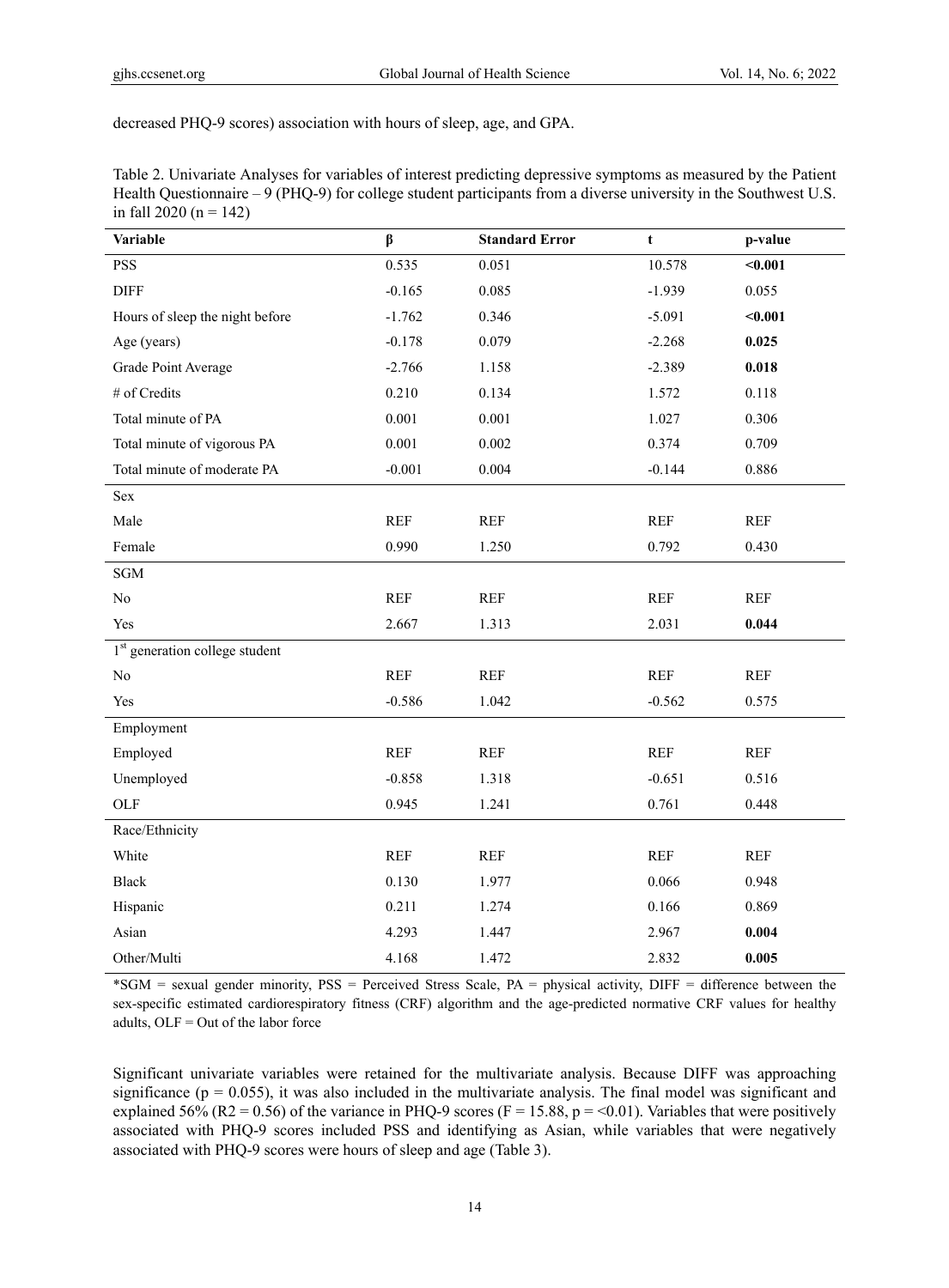| Variable       | β          | <b>Standard Error</b> | t          | p-value    |
|----------------|------------|-----------------------|------------|------------|
| <b>DIFF</b>    | $-0.050$   | 0.065                 | $-0.781$   | .436       |
| <b>PSS</b>     | 0.425      | 0.053                 | 8.089      | $0.001$    |
| Hours of Sleep | $-0.961$   | 0.285                 | $-3.373$   | $0.001$    |
| Age (Years)    | $-0.137$   | 0.059                 | $-2.296$   | 0.023      |
| <b>GPA</b>     | $-0.532$   | 0.909                 | $-0.585$   | 0.560      |
| SGM            |            |                       |            |            |
| No             | <b>REF</b> | <b>REF</b>            | <b>REF</b> | <b>REF</b> |
| Yes            | 1.181      | 1.017                 | 1.161      | .248       |
| Race/Ethnicity |            |                       |            |            |
| White          | REF        | <b>REF</b>            | <b>REF</b> | <b>REF</b> |
| Black          | $-1.497$   | 1.478                 | $-1.013$   | 0.313      |
| Hispanic       | $-0.368$   | 1.040                 | $-0.354$   | 0.0724     |
| Asian          | 2.956      | 1.190                 | 2.483      | 0.014      |
| Other/Multiple | 1.450      | 1.137                 | 1.274      | 0.205      |

Table 3. Multivariate Analysis predicting depressive symptoms as measured by the Patient Health Questionnaire – 9 (PHQ-9) for college student participants from a diverse university in the Southwest U.S. in fall 2020 ( $n = 142$ )

\*SGM = sexual gender minority, GPA = grade point average, PSS = Perceived Stress Scale, DIFF = difference between the sex-specific estimated cardiorespiratory fitness (CRF) algorithm and the age-predicted normative CRF values for healthy adults

## **4. Discussion**

#### *4.1 Discussion of Significant Findings*

The purpose of this study was to identify selected predictors of depression among a sample of college students during the COVID-19 pandemic with a particular emphasis on sociodemographic variables, cardiorespiratory fitness, perceived stress, and duration of sleep. Our most interesting findings are that perceived stress ( $p<0.001$ ) and identifying as Asian ( $p = 0.014$ ) were positively associated with depression. In contrast, the duration of sleep  $(p<0.001)$  and age  $(p = 0.023)$  were negatively associated with depression. The study also found that the difference (DIFF) between the numeric result of the sex-specific eCRF algorithm and the age-predicted normative CRF values for healthy adults was not a significant predictor for depression ( $p = 0.436$ ). The significant variables accounted for 56% of the variance in explaining depression during COVID-19, which is substantial in behavioral and social sciences (Sharma & Petosa, 2014).

Perceived stress as a determinant of depression is well known (Liu et al., 2019). During the COVID-19 pandemic, college students experienced greater stress (Wang et al., 2020) due to various factors, such as fear of infection, uncertainty for both themselves and loved ones, social isolation, worry about academic performance, and others (Son, Hegde, Smith, Wang, & Sasangohar, 2020). Our results show all these factors correlate with college students' increased symptoms of depression during the COVID-19 pandemic. For every unit increase in PSS-10 score, there was a 0.425 unit increase in depression symptomatology as measured by PHQ-9. Further, the study's descriptive results also show that mean perceived stress scores were  $19.72 \pm 7.47$  (median = 20) units in a potential range of 0-40 units on PSS-10 or right in the middle, indicating moderate stress levels.

Our results show that identifying as Asian was significantly associated with depression compared to identifying as White. The origins of depression are probably from several sources, but anger suppression and perceived burdensomeness have been found to play a mediating role in depression for Asian American college students (Carrera & Wei, 2017; Cheung & Park, 2010; Kalibatseva, Leong, Ham, Lannert, & Chen, 2017). This is interesting because, at the time of our data collection, there was an atmosphere of racial tension across the U.S., as evidenced by a dramatic rise in violence against Asian Americans (Lang, 2021). Anger suppression, perceived discrimination, and feelings of injustice could have played a role in the statistically significant link between Asian identity and the depression that we found. Another possible explanation could be the role social anxiety plays for Asian Americans, which is a mediating factor for depression in that sub-population (Okazaki, 1997). The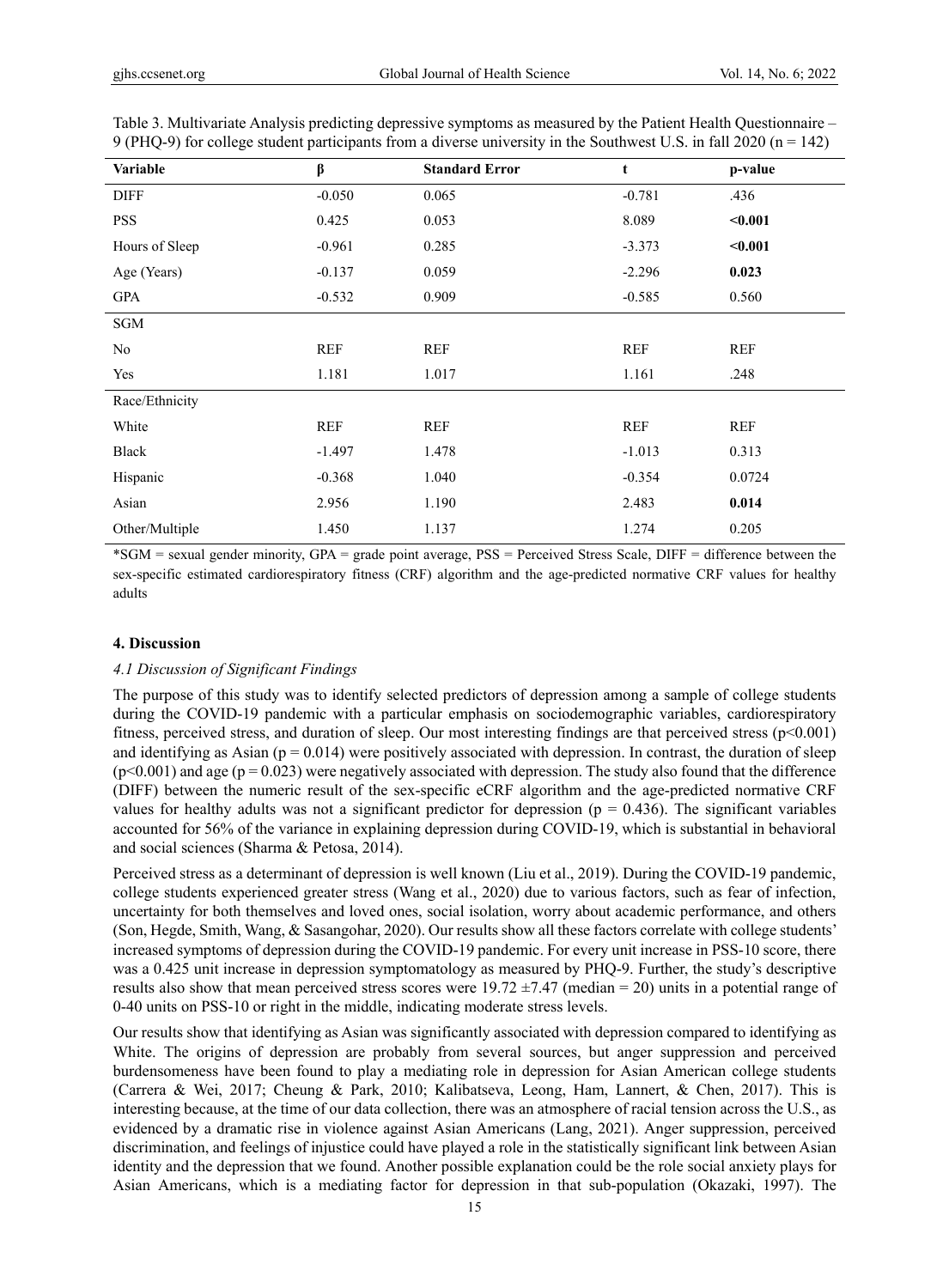COVID-19 pandemic precipitated social distancing and other restrictive measures that may have contributed to increased depression symptomatology among those who identified as Asian in our sample.

Another factor that may have caused elevated depression among those college students identifying as Asian is the stigma associated with mental health problems (Gary, 2005; Maeshima & Parent, 2020). Because of this stigma, Asian-identifying college students may have eschewed treatment or mental health counseling, leading to higher levels of depression. We did not find that identifying as Black or Hispanic was associated with depression. Not detecting this relationship could be a limitation of the small sample size of these subgroups or some other unknown attributes. In any case, there is a need for mental health programs for college students, but particularly for students who identify as Asian.

We found that sleep duration was negatively associated with depression. The mean number of hours of sleep of participants was about 7-hours, which is at the lower end of the recommended levels for young adults by the National Sleep Foundation (NSF) (Hirshkowitz et al., 2015), as well as the American Academy of Sleep Medicine (AASM) and the Sleep Research Society (SRS) (Consensus Conference Panel et al., 2015). Both brief and excessive sleep durations are related to the risk of depression among adults (Zhai et al., 2015). We did not assess the quality of sleep among our sample. However, our study points to a need for sleep hygiene interventions that promote both adequate duration and sleep quality among college students.

Our study found an inverse relationship between age and depression. For every year the participant was older, there was a 0.137 unit decrease in depression symptomatology as measured by PHQ-9. These findings align with the results of a meta-analysis by Salk, Hyde, and Abramson, who found that depression effect sizes peak at adolescence, are reduced in young adulthood, and stabilize with age (Salk, Hyde, & Abramson, 2017). The findings point to a need for more mental health programming for younger college students.

Cardiorespiratory fitness as measured by DIFF was not found to be associated with depression. This is contrary to findings from a recent study where eCRF was linked to depressive symptoms among college students (Jalene et al., 2019). It is well known that physical activity is a protective factor for depression (Mammen & Faulkner, 2013; Teychenne et al., 2008). It is worth noting that in our sample, the students were quite physically active, with the mean levels of physical activity being  $438.38$  minutes  $\pm$  580.46 minutes per week.

# *4.2 Implications for Practice*

Our study has important implications for practitioners and policymakers who impact college health and public health. To mitigate the current elevated levels of stress among college students, educational, counseling, and other student-oriented interventions need to be in place. This study points to the need for stress management and resource support programs for college students. In addition, because students with financial stressors appear to be especially vulnerable to depression during the pandemic (Rudenstine et al., 2021), resources to support students who exhibit the greatest need may be an important strategy to mitigate stress and depression. These efforts need to be enhanced during and after the pandemic and in the COVID-19 recovery phase. Stress management interventions should include the skills to identify stressors, manage anger and change, communicate effectively, cope with anxiety, and find balance in eating and physical activity (Romas & Sharma, 2017). Such programs can be introduced through campus wellness centers, online programming, for-credit courses, and counseling services. University policymakers should consider making stress management programs mandatory in curricular requirements for all students. This aspect has become more pronounced during the COVID-19 pandemic and requires urgent action. Such stress management interventions must be based on robust behavioral theories (Sharma, 2016). Some newer fourth-generation behavioral theories such as the Reasoned Action Approach (RAA) (Hagger, Polet, & Lintunen, 2018) or multi-theory model (MTM) of health behavior change (Sharma, 2015) can be used for developing precision interventions.

Second, our study's findings point to the need for programming to promote mental health and treatment of depressive conditions among minorities, especially Asian-identifying college students. Factors such as anger suppression, social anxiety, and stigma need to be specifically targeted in mental health promotion programs. Accessibility and availability of mental health services for the treatment of depression and related disorders among minority populations also need underscoring. Decision-makers can play an essential role in this regard. These findings also suggest that racial discrimination, at the societal level, needs to be addressed.

Third, there is a need for college health promotion programs to inculcate sleep hygiene programs. There is evidence for promoting sleep hygiene among the general population to improve the quantity and quality of sleep (Irish, Kline, Gunn, Buysse, & Hall, 2015). Sleep hygiene interventions entail the promotion of healthy sleeping habits such as being consistent with sleep time, ensuring that the bedroom is quiet and distraction-free, removing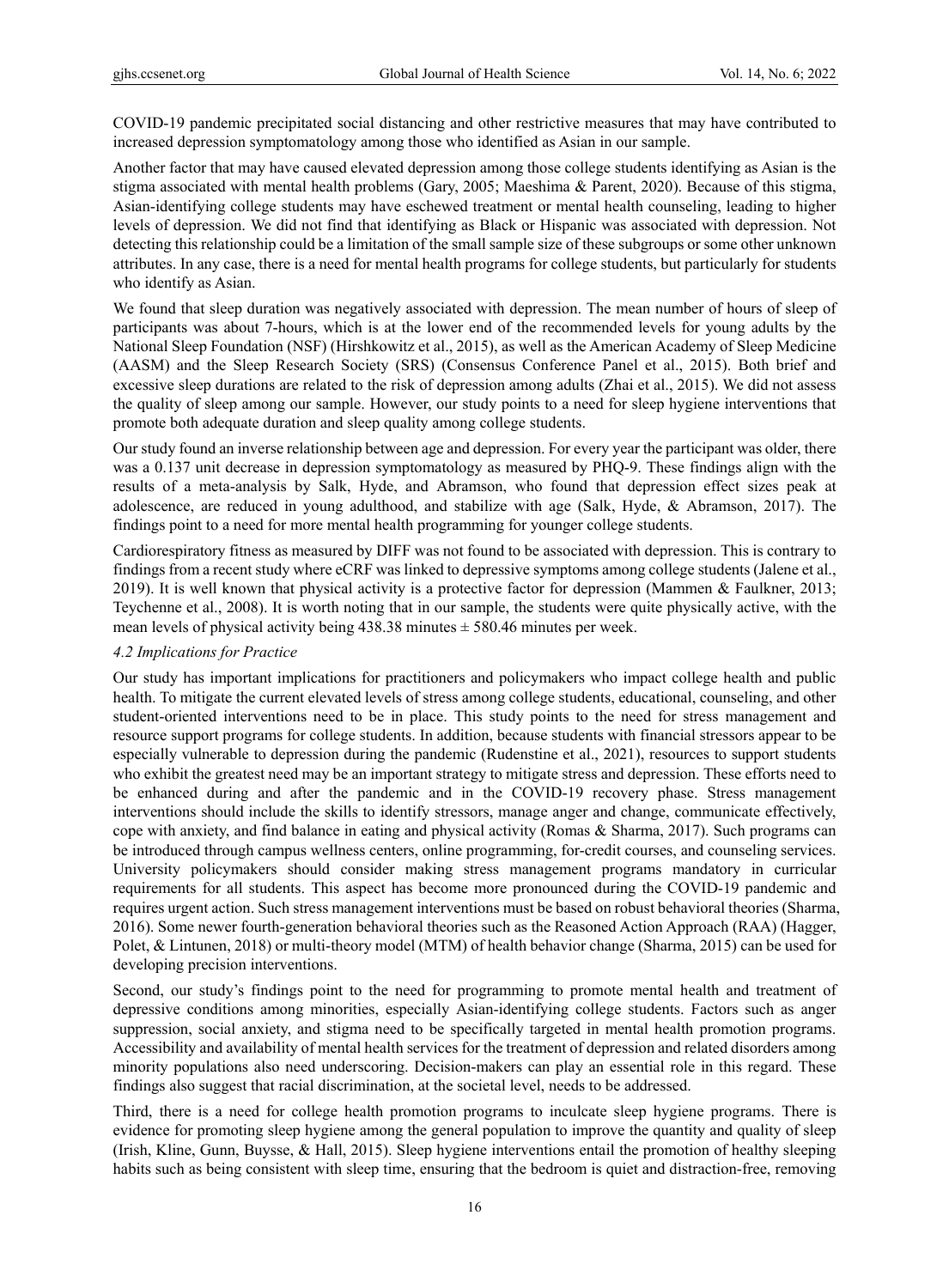electronic devices and sources of light, avoiding large meals, caffeine, and alcohol before sleeping, and exercising regularly (CDC, 2017). Once again, these interventions must be based on sound behavioral theories, preferably fourth-generation approaches that utilize constructs from multiple behavioral theories.

Finally, there is a need to target college students from their freshmen year, both for stress management programming and screening for signs of depression symptomatology. This aspect has grown in importance during the COVID-19 pandemic. Once again, college administrators must divert curricular changes in this direction and examine, and perhaps strengthen, services offered at campus health centers.

## *4.3 Strengths and Limitations of Our Study*

Our study is among the few that have examined the link between stress, sleep, sociodemographic variables, and depression among college students during the COVID-19 pandemic. Further, the study used a diverse student population where several minority groups were represented. The study also utilized robust psychometric instrumentation with good validity and reliability. The study team comprised of interdisciplinary researchers who contributed to the research from different perspectives.

However, the study also has some limitations. A cross-sectional study design was employed, which restricts the ability to establish temporal relationships, thus curtailing the ability to assign causality. Perhaps future studies can use more robust longitudinal designs. The study was comprised of data from only one institution, so, strictly speaking, the results may not be generalizable. This study relied solely on self-report measures. Self-report measures are amenable to several biases, and future studies should aim to include objective measures. This study is subjected to selection bias as those who were more interested in the topic may have been more likely to participate in the survey. Recall bias may have been an issue in that we asked participants to reflect on how they had felt over the past two weeks. The response rate was low in this study and the females were overrepresented. Finally, we did not measure the quality of sleep in our study, which is important. Future studies should examine both quantity and quality of sleep as predictors of depression.

# *4.4 Conclusions*

COVID-19 is exacting a psychological toll on the mental health of different subgroups of college students. We found that higher perceived stress and identifying as Asian were positively associated with depressive symptomatology. Hence, there is a need for stress management programs and mental health promotion programs and broader interventions targeting the Asian-identifying college students. As age was associated with increased symptomatology, programs targeted at younger college students are warrented. We also found a need to promote sleep hygiene among college students. Both practitioners and decision-makers in college health and public health must work to mitigate the adverse effects of the COVID-19 pandemic on the mental health of college students.

# **Competing Interests Statement**

The authors declare that there are no competing or potential conflicts of interest.

## **References**

- American College Health Association. (2020). National College Health Assessment Fall 2019 Reference Group DataReport. Retrieved from https://www.acha.org/documents/ncha/NCHA-III\_FALL\_2019\_REFERENCE GROUP\_DATA\_REPORT.pdf
- Bao, Y., Han, Y., Ma, J., Wang, R., Shi, L., Wang, T., . . . Tang, X. (2017). Cooccurrence and bidirectional prediction of sleep disturbances and depression in older adults: Meta-analysis and systematic review. *Neuroscience & Biobehavioral Reviews, 75*, 257-273. https://doi.org/10.1016/j.neubiorev.2017.01.032
- Brody, D. J., Pratt, L. A., & Hughes, J. P. (2018). *Prevalence of depression among adults aged 20 and over: United states, 2013-2016*. Retrieved from https://www.cdc.gov/nchs/products/databriefs/db303.htm
- Butler, S. M., Black, D. R., Blue, C. L., & Gretebeck, R. J. (2004). Change in diet, physical activity, and body weight in female college freshman. *American Journal of Health Behavior, 28*(1), 24-32. https://doi.org/10.5993/AJHB.28.1.3
- Carrera, S. G., & Wei, M. (2017). Thwarted belongingness, perceived burdensomeness, and depression among Asian Americans: A longitudinal study of interpersonal shame as a mediator and perfectionistic family discrepancy as a moderator. *Journal of Counseling Psychology, 64*(3), 280. https://doi.org/10.1037/cou0000199
- Centers for Disease Control and Prevention, (CDC). (2017). *Sleep and sleep disorders*. Retrieved from https://www.cdc.gov/sleep/data\_statistics.html.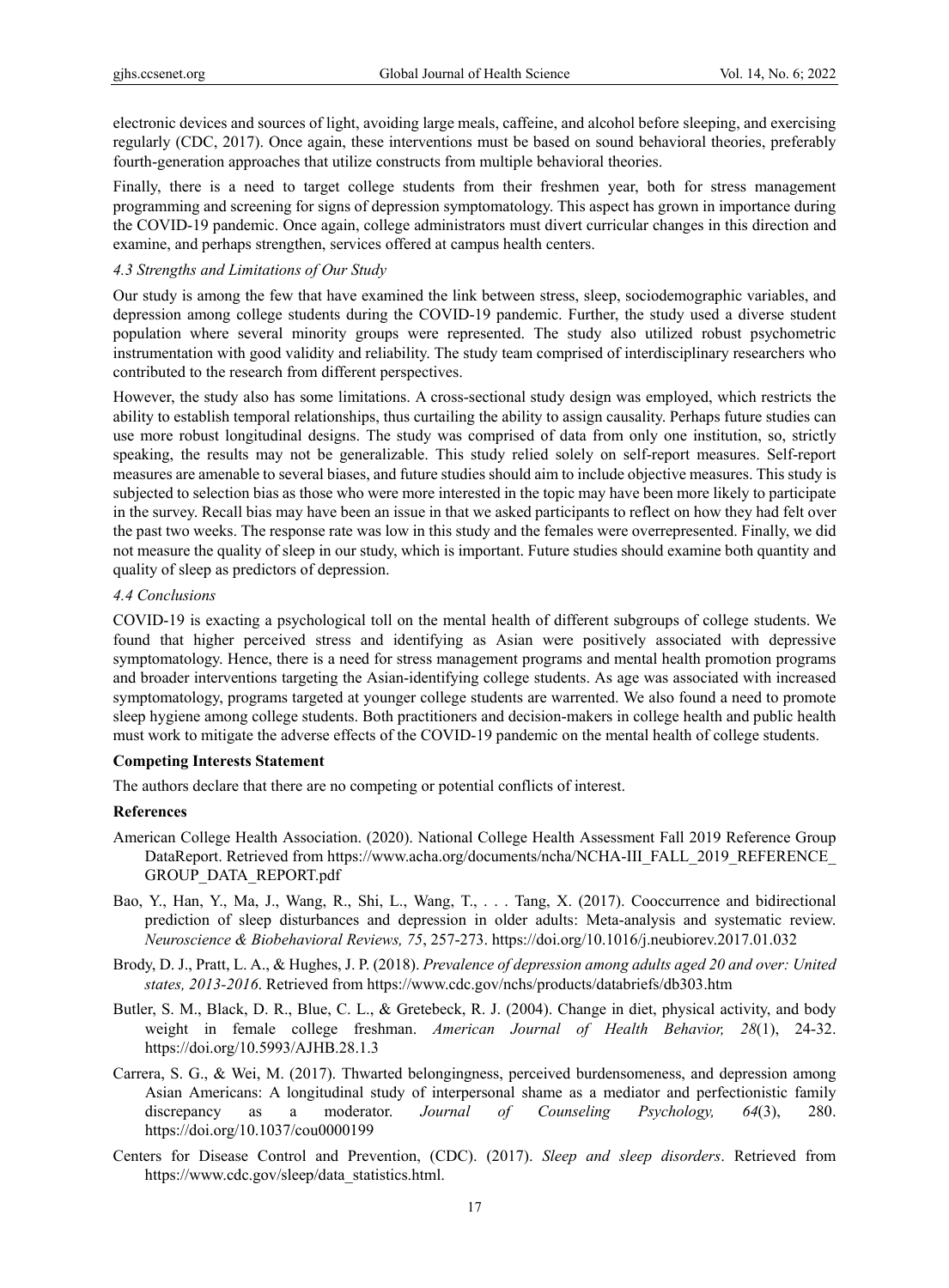- Charles, N. E., Strong, S. J., Burns, L. C., Bullerjahn, M. R., & Serafine, K. M. (2021). Increased mood disorder symptoms, perceived stress, and alcohol use among college students during the COVID-19 pandemic. *Psychiatry Research, 296*, 113706. https://doi.org/10.1016/j.psychres.2021.113706
- Cheung, R. Y., & Park, I. J. (2010). Anger suppression, interdependent self-construal, and depression among Asian American and European American college students. *Cultural Diversity and Ethnic Minority Psychology, 16*(4), 517. https://doi.org/10.1037/a0020655
- Cohen, S. (1988). Perceived stress in a probability sample of the united states. In S. Spacapan & S. Oskamp (Eds.), The Claremont Symposium on Applied Social Psychology. *The social psychology of health* (p. 31-67). Sage Publications, Inc: Thousand Oaks, CA.
- Cohen, S., Kamarck, T., & Mermelstein, R. (1983). A global measure of perceived stress. *Journal of Health and Social Behavior*, 385-396. https://doi.org/10.2307/2136404
- Consensus Conference Panel, Watson, N. F., Badr, M. S., Belenky, G., Bliwise, D. L., Buxton, O. M., . . . Grandner, M. A. (2015). Recommended amount of sleep for a healthy adult: A joint consensus statement of the American academy of sleep medicine and sleep research society. *Journal of Clinical Sleep Medicine, 11*(6), 591-592. https://doi.org/10.5664/jcsm.4758
- Coughenour, C., Gakh, M., Pharr, J. R., Bungum, T., & Jalene, S. (2021). Changes in depression and physical activity among college students on a diverse campus after a COVID-19 stay-at-home order. *Journal of Community Health, 46*(4), 758-766. https://doi.org/10.1007/s10900-020-00918-5
- Czeisler, M. É, Lane, R. I., Petrosky, E., Wiley, J. F., Christensen, A., Njai, R., . . . Barger, L. K. (2020). Mental health, substance use, and suicidal ideation during the COVID-19 pandemic-United states, june 24-30, 2020. *Morbidity and Mortality Weekly Report, 69*(32), 1049. https://doi.org/10.15585/mmwr.mm6932a1
- Daly, M., Sutin, A. R., & Robinson, E. (2021). Depression reported by US adults in 2017-2018 and March and April 2020. *Journal of Affective Disorders, 278*, 131-135. https://doi.org/10.1016/j.jad.2020.09.065
- Dinis, J., & Bragança, M. (2018). Quality of sleep and depression in college students: A systematic review. *Sleep Science, 11*(4), 290. https://doi.org/10.5935/1984-0063.20180045
- Ettman, C. K., Abdalla, S. M., Cohen, G. H., Sampson, L., Vivier, P. M., & Galea, S. (2020). Prevalence of depression symptoms in US adults before and during the COVID-19 pandemic. *JAMA Network Open, 3*(9), e2019686. https://doi.org/10.1001/jamanetworkopen.2020.19686
- Faul, F., Erdfelder, E., Lang, A., & Buchner, A. (2007). G\* power 3: A flexible statistical power analysis program for the social, behavioral, and biomedical sciences. *Behavior Research Methods, 39*(2), 175-191. https://doi.org/10.3758/BF03193146
- Gary, F. A. (2005). Stigma: Barrier to mental health care among ethnic minorities. *Issues in Mental Health Nursing, 26*(10), 979-999. https://doi.org/10.1080/01612840500280638
- Gaultney, J. F. (2010). The prevalence of sleep disorders in college students: Impact on academic performance. *Journal of American College Health, 59*(2), 91-97. https://doi.org/10.1080/07448481.2010.483708
- Hagger, M. S., Polet, J., & Lintunen, T. (2018). The reasoned action approach applied to health behavior: Role of past behavior and tests of some key moderators using meta-analytic structural equation modeling. *Social Science & Medicine, 213*, 85-94. https://doi.org/10.1016/j.socscimed.2018.07.038
- Hirshkowitz, M., Whiton, K., Albert, S. M., Alessi, C., Bruni, O., DonCarlos, L., . . . Kheirandish-Gozal, L. (2015). National sleep foundation's sleep time duration recommendations: Methodology and results summary. *Sleep Health, 1*(1), 40-43. https://doi.org/10.1016/j.sleh.2014.12.010
- Hyun, S., Hahm, H. C., Wong, G. T. F., Zhang, E., & Liu, C. H. (2021). Psychological correlates of poor sleep quality among US young adults during the COVID-19 pandemic. *Sleep Medicine, 78*, 51-56. https://doi.org/10.1016/j.sleep.2020.12.009
- Ibrahim, A. K., Kelly, S. J., Adams, C. E., & Glazebrook, C. (2013). A systematic review of studies of depression prevalence in university students. *Journal of Psychiatric Research, 47*(3), 391-400. https://doi.org/10.1016/j.jpsychires.2012.11.015
- Irish, L. A., Kline, C. E., Gunn, H. E., Buysse, D. J., & Hall, M. H. (2015). The role of sleep hygiene in promoting public health: A review of empirical evidence. *Sleep Medicine Reviews, 22*, 23-36. https://doi.org/10.1016/j.smrv.2014.10.001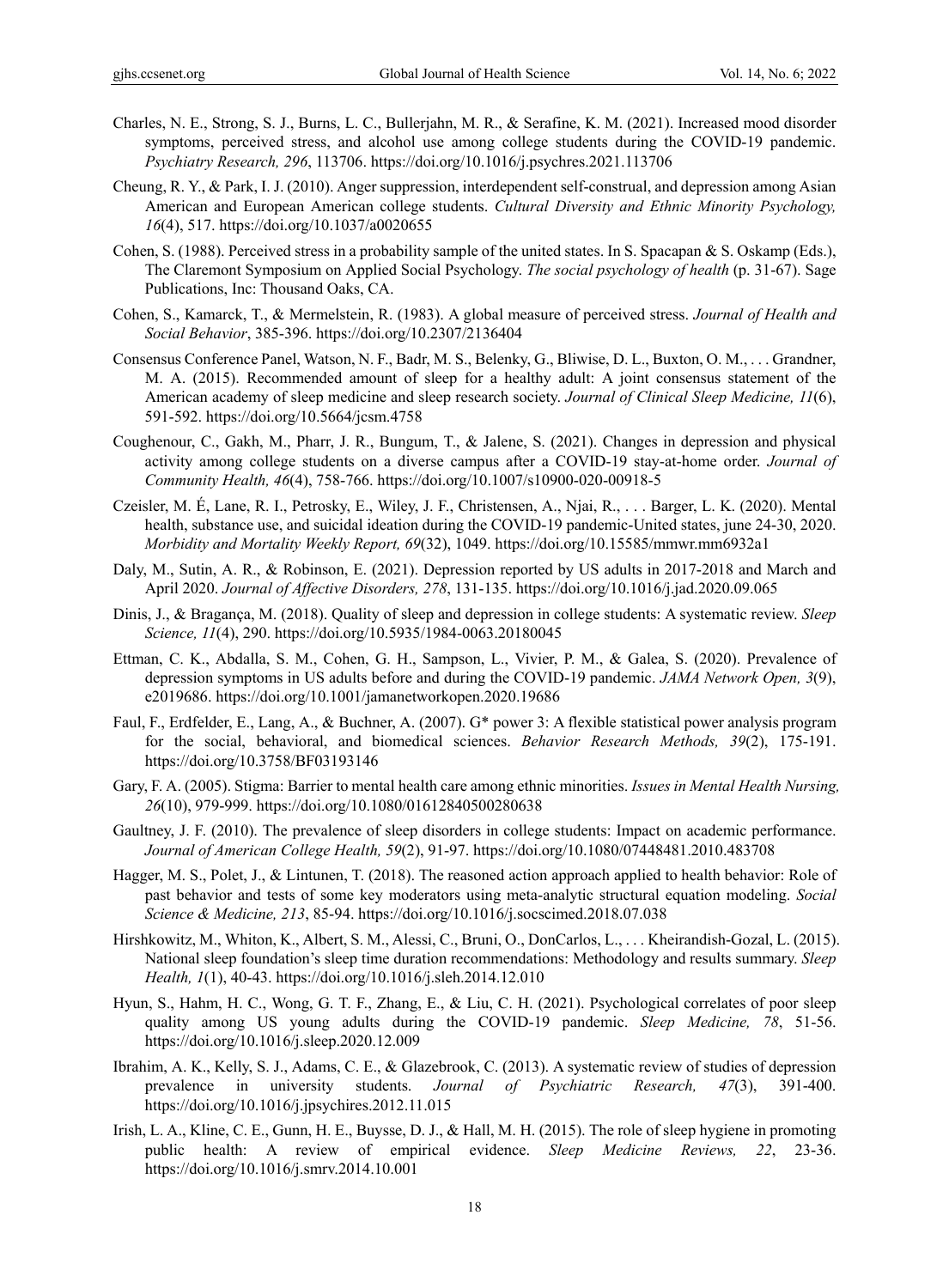- Jahrami, H., Dewald-Kaufmann, J., AlAnsari, A. M., Taha, M., & AlAnsari, N. (2019). Prevalence of sleep problems among medical students: A systematic review and meta-analysis. *Journal of Public Health*, 1-18. https://doi.org/10.1007/s10389-019-01064-6
- Jalene, S., Pharr, J., Shan, G., & Poston, B. (2019). Estimated cardiorespiratory fitness is associated with reported depression in college students. *Frontiers in Physiology, 10*, 1191. https://doi.org/10.3389/fphys.2019.01191
- Jenkins, S. R., Belanger, A., Connally, M. L., Boals, A., & Durón, K. M. (2013). First-generation undergraduate students' social support, depression, and life satisfaction. *Journal of College Counseling, 16*(2), 129-142. https://doi.org/10.1002/j.2161-1882.2013.00032.x
- Kalibatseva, Z., Leong, F. T., Ham, E. H., Lannert, B. K., & Chen, Y. (2017). Loss of face, intergenerational family conflict, and depression among Asian American and european american college students. *Asian American Journal of Psychology, 8*(2), 126. https://doi.org/10.1037/aap0000067
- Kecojevic, A., Basch, C. H., Sullivan, M., & Davi, N. K. (2020). The impact of the COVID-19 epidemic on mental health of undergraduate students in New Jersey, cross-sectional study. *PloS One, 15*(9), e0239696. https://doi.org/10.1371/journal.pone.0239696
- Kroenke, K., Spitzer, R. L., & Williams, J. B. (2001). The PHQ-9: Validity of a brief depression severity measure. *Journal of General Internal Medicine, 16*(9), 606-613. https://doi.org/10.1046/j.1525-1497.2001.016009606.x
- Lang, C. (2021, February 18,). *Hate crimes against Asian Americans are on the rise. many say more policing isn't the answer*. Times, Retrieved from https://time.com/5938482/asian-american-attacks/
- Lee, E. (2012). Review of the psychometric evidence of the perceived stress scale. *Asian Nursing Research, 6*(4), 121-127. https://doi.org/10.1016/j.anr.2012.08.004
- Lee, P. H., Macfarlane, D. J., Lam, T. H., & Stewart, S. M. (2011). Validity of the international physical activity questionnaire short form (IPAQ-SF): A systematic review. *International journal of behavioral nutrition and physical activity, 8*(1), 1-11. https://doi.org/10.1186/1479-5868-8-115
- Lipsey, M. W., & Wilson, D. B. (1993). The efficacy of psychological, educational, and behavioral treatment: Confirmation from meta-analysis. *American Psychologist, 48*(12), 1181. https://doi.org/10.1037/0003-066X.48.12.1181
- Liu, C. H., Stevens, C., Wong, S. H., Yasui, M., & Chen, J. A. (2019). The prevalence and predictors of mental health diagnoses and suicide among US college students: Implications for addressing disparities in service use. *Depression and Anxiety, 36*(1), 8-17. https://doi.org/10.1002/da.22830
- Liu, Y., Zhang, N., Bao, G., Huang, Y., Ji, B., Wu, Y., . . . Li, G. (2019). Predictors of depressive symptoms in college students: A systematic review and meta-analysis of cohort studies. *Journal of Affective Disorders, 244*, 196-208. https://doi.org/10.1016/j.jad.2018.10.084
- Lund, H. G., Reider, B. D., Whiting, A. B., & Prichard, J. R. (2010). Sleep patterns and predictors of disturbed sleep in a large population of college students. *Journal of Adolescent Health, 46*(2), 124-132. https://doi.org/10.1016/j.jadohealth.2009.06.016
- Maeshima, L. S., & Parent, M. C. (2020). Mental health stigma and professional help-seeking behaviors among Asian American and asian international students. *Journal of American College Health*, 1-7. https://doi.org/10.1080/07448481.2020.1819820
- Maher, J. P., Hevel, D. J., Reifsteck, E. J., & Drollette, E. S. (2021). Physical activity is positively associated with college students' positive affect regardless of stressful life events during the COVID-19 pandemic. *Psychology of Sport and Exercise, 52*, 101826. https://doi.org/10.1016/j.psychsport.2020.101826
- Mammen, G., & Faulkner, G. (2013). Physical activity and the prevention of depression: A systematic review of prospective studies. *American Journal of Preventive Medicine, 45*(5), 649-657. https://doi.org/10.1016/j.amepre.2013.08.001
- Mayo Clinic. (2020). *College depression: What parents need to know*. Retrieved from https://www.mayoclinic.org/healthy-lifestyle/tween-and-teen-health/in-depth/college-depression/art-200483 27
- McKinney, J., Lithwick, D. J., Morrison, B. N., Nazzari, H., Isserow, S. H., Heilbron, B., & Krahn, A. D. (2016). The health benefits of physical activity and cardiorespiratory fitness. *British Columbia Medical Journal,*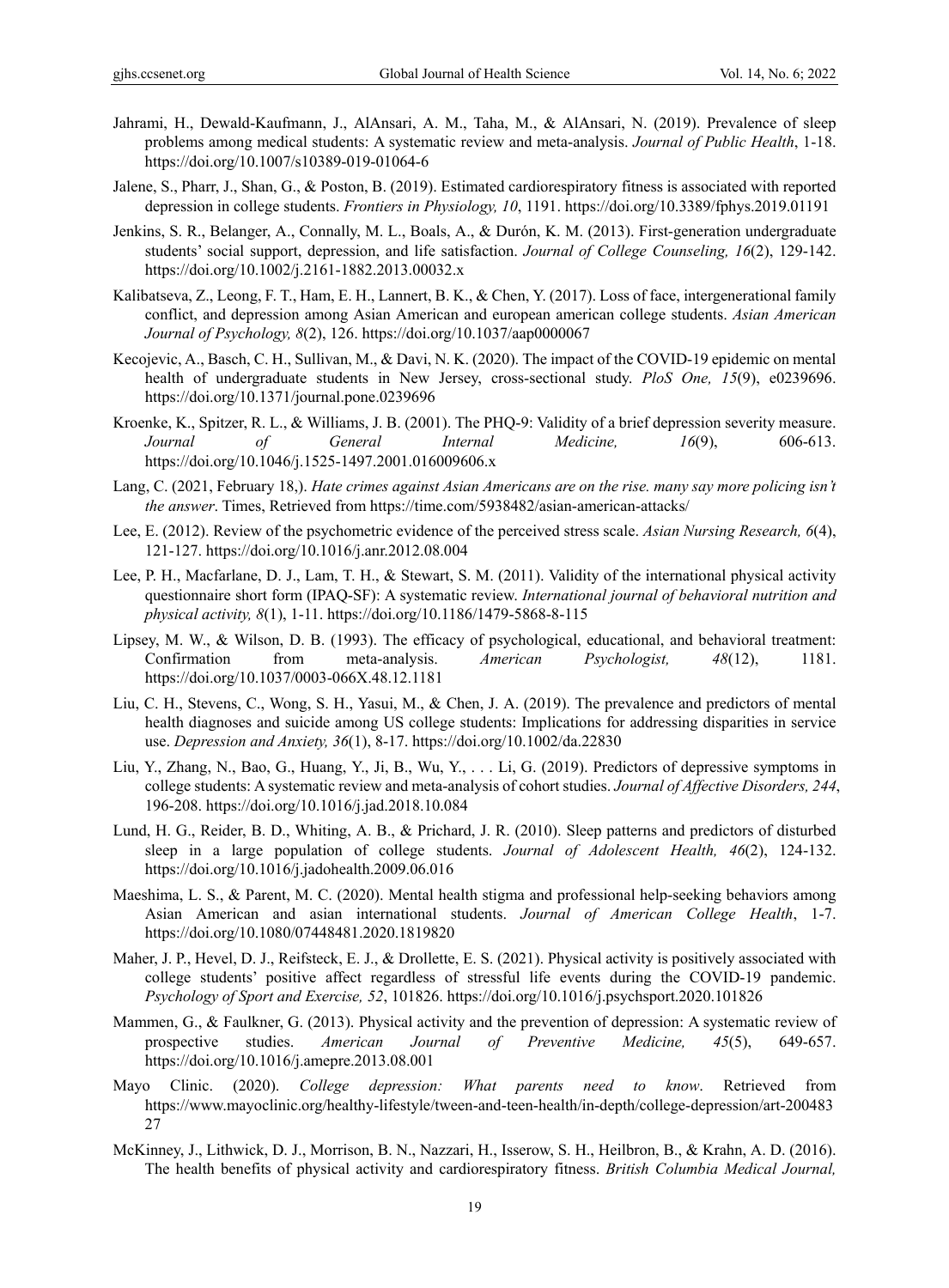*58*(3), 131-137.

- Millea, M., Wills, R., Elder, A., & Molina, D. (2018). What matters in college student success? determinants of college retention and graduation rates. *Education, 138*(4), 309-322.
- National Institutes of Health. (2012). *Depression and college students*. Retrieved from https://infocenter.nimh.nih.gov/pubstatic/NIH%2012-4266/NIH%2012-4266.pdf
- Nes, B. M., Janszky, I., Vatten, L. J., Nilsen, T. I., Aspenes, S. T., & Wisløff, U. (2011). Estimating V• O 2peak from a nonexercise prediction model: The HUNT study, Norway. *Medicine and Science in Sports and Exercise, 43*(11), 2024-2030. https://doi.org/10.1249/MSS.0b013e31821d3f6f
- Okazaki, S. (1997). Sources of ethnic differences between asian american and white american college students on measures of depression and social anxiety. *Journal of Abnormal Psychology, 106*(1), 52. https://doi.org/10.1037/0021-843X.106.1.52
- Romas, J. A., & Sharma, M. (2017). *Practical stress management: A comprehensive workbook.* Academic Press. Cambridge, MA.
- Roshanaei-Moghaddam, B., Katon, W. J., & Russo, J. (2009). The longitudinal effects of depression on physical activity. *General Hospital Psychiatry, 31*(4), 306-315. https://doi.org/10.1016/j.genhosppsych.2009.04.002
- Rudenstine, S., McNeal, K., Schulder, T., Ettman, C. K., Hernandez, M., Gvozdieva, K., & Galea, S. (2021). Depression and anxiety during the covid-19 pandemic in an urban, low-income public university sample. *Journal of Traumatic Stress, 34*(1), 12-22. https://doi.org/10.1002/jts.22600
- Salk, R. H., Hyde, J. S., & Abramson, L. Y. (2017). Gender differences in depression in representative national samples: Meta-analyses of diagnoses and symptoms. *Psychological Bulletin, 143*(8), 783. https://doi.org/10.1037/bul0000102
- Schuch, F. B., Vancampfort, D., Richards, J., Rosenbaum, S., Ward, P. B., & Stubbs, B. (2016). Exercise as a reatment for depression: A meta-analysis adjusting for publication bias. *Journal of Psychiatric Research, 77*, 42-51. https://doi.org/10.1016/j.jpsychires.2016.02.023
- Sharma, M. (2015). Multi-theory model (MTM) for health behavior change. *WebmedCentral Behaviour. 6*(9), WMC004982.
- Sharma, M. (2016). *Theoretical foundations of health education and health promotion.* Jones & Bartlett Publishers: Burlington, MA.
- Sharma, M., & Petosa, R. L. (2014). *Measurement and evaluation for health educators.* Jones & Bartlett Publishers: Burlington, MA.
- Silveira, H., Moraes, H., Oliveira, N., Coutinho, E. S. F., Laks, J., & Deslandes, A. (2013). Physical exercise and clinically depressed patients: A systematic review and meta-analysis. *Neuropsychobiology, 67*(2), 61-68. https://doi.org/10.1159/000345160
- Smith, K. J., Rosenberg, D. L., & Timothy Haight, G. (2014). An assessment of the psychometric properties of the perceived stress scale‐10 (PSS 10) with business and accounting students. *Accounting Perspectives, 13*(1), 29-59. https://doi.org/10.1111/1911-3838.12023
- Son, C., Hegde, S., Smith, A., Wang, X., & Sasangohar, F. (2020). Effects of COVID-19 on college students' mental health in the United States: Interview survey study. *Journal of Medical Internet Research, 22*(9), e21279. https://doi.org/10.2196/21279
- Spitzer, R. L., Kroenke, K., Williams, J. B., Patient Health Questionnaire Primary Care Study Group, & Patient Health Questionnaire Primary Care Study Group. (1999). Validation and utility of a self-report version of PRIME-MD: The PHQ primary care study. *Jama, 282*(18), 1737-1744. https://doi.org/10.1001/jama.282.18.1737
- Stanton, R., & Reaburn, P. (2014). Exercise and the treatment of depression: A review of the exercise program variables. *Journal of Science and Medicine in Sport, 17*(2), 177-182. https://doi.org/10.1016/j.jsams.2013.03.010
- Teychenne, M., Ball, K., & Salmon, J. (2008). Physical activity and likelihood of depression in adults: A review. *Preventive Medicine, 46*(5), 397-411. https://doi.org/10.1016/j.ypmed.2008.01.009